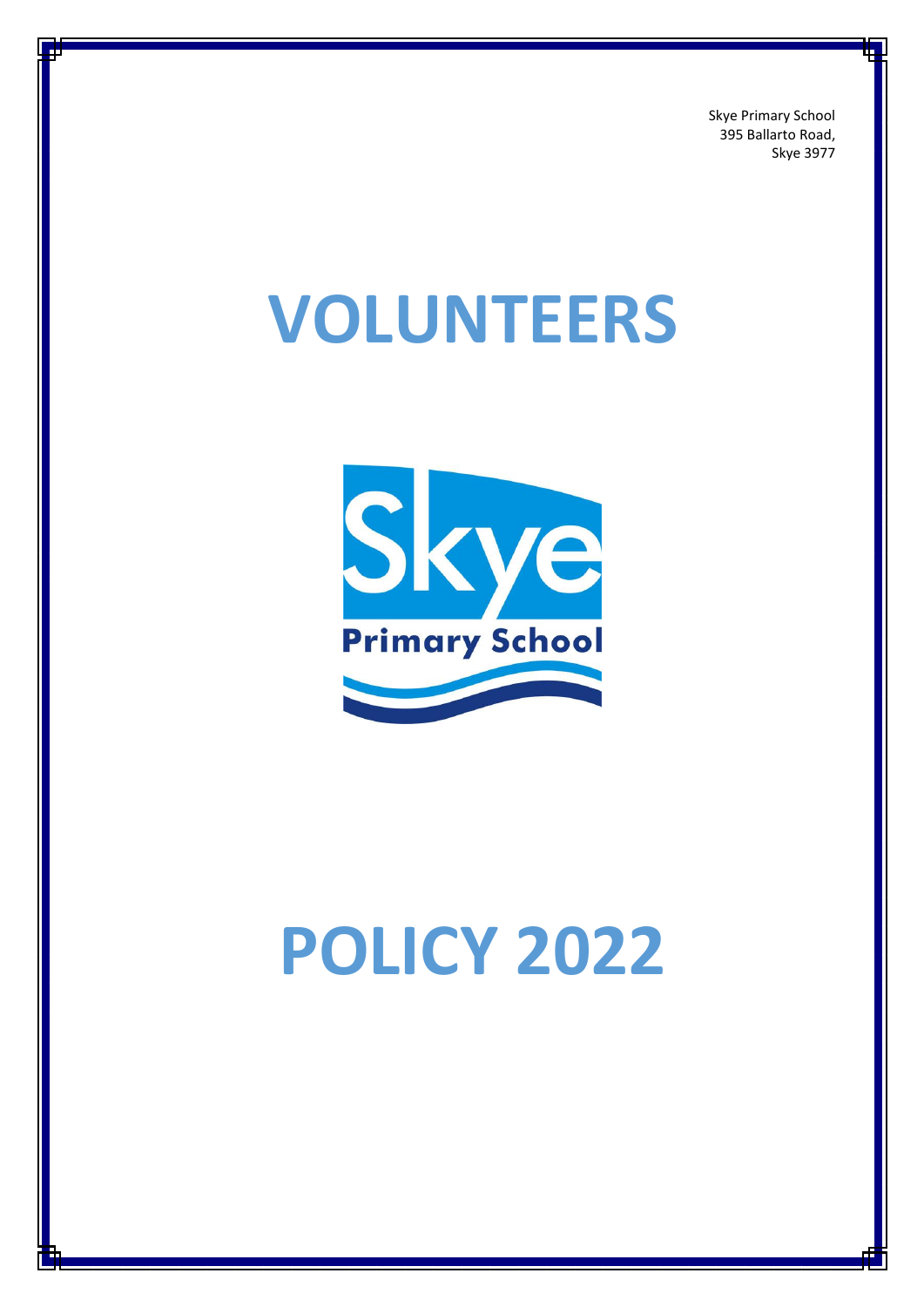

## **Skye Primary School**

## **Volunteers Policy**



#### **Help for non-English speakers**

If you need help to understand the information in this policy, please contact Skye Primary School Administration Office via telephone: 03 9786 1555 or email: [skye.ps@education.vic.gov.au](mailto:skye.ps@education.vic.gov.au)

## PURPOSE

To outline the processes that Skye Primary School will follow to recruit, screen, supervise and manage volunteers to provide a child safe environment, and to explain the legal rights of volunteers.

## **SCOPE**

This policy applies to the recruitment, screening, supervision and management of all people who volunteer at our school.

#### **DEFINITIONS**

*Child-connected work***:** work authorised by the school governing authority/provider of a school boarding services and performed by an adult in a school or school boarding premises environment while children are present or reasonably expected to be present.

*Child-related work***:** As defined by the *Worker Screening Act 2020* (Vic), child-related work is work that usually involves direct contact (including in person, over the phone, written and online communication) with a child that is a central part of that person's duties. It does not include work that involves occasional direct contact with children that is incidental to the work.

*Closely related family member:* parent, carer, parent/carer's spouse or domestic partner, stepparent, parent/carer's mother or father in-law, grandparent, uncle or aunt, brother or sister, including step or half siblings.

*Volunteer worker***:** A volunteer school worker is a person who voluntarily engages in school work or approved community work without payment or reward.

*School work***:** School work means:

- Carrying out the functions of a school council
- Any activity carried out for the welfare of a school, by the school council, any parents' club or association or any other body organised to promote the welfare of the school
- Any activity carried out for the welfare of the school at the request of the principal or school council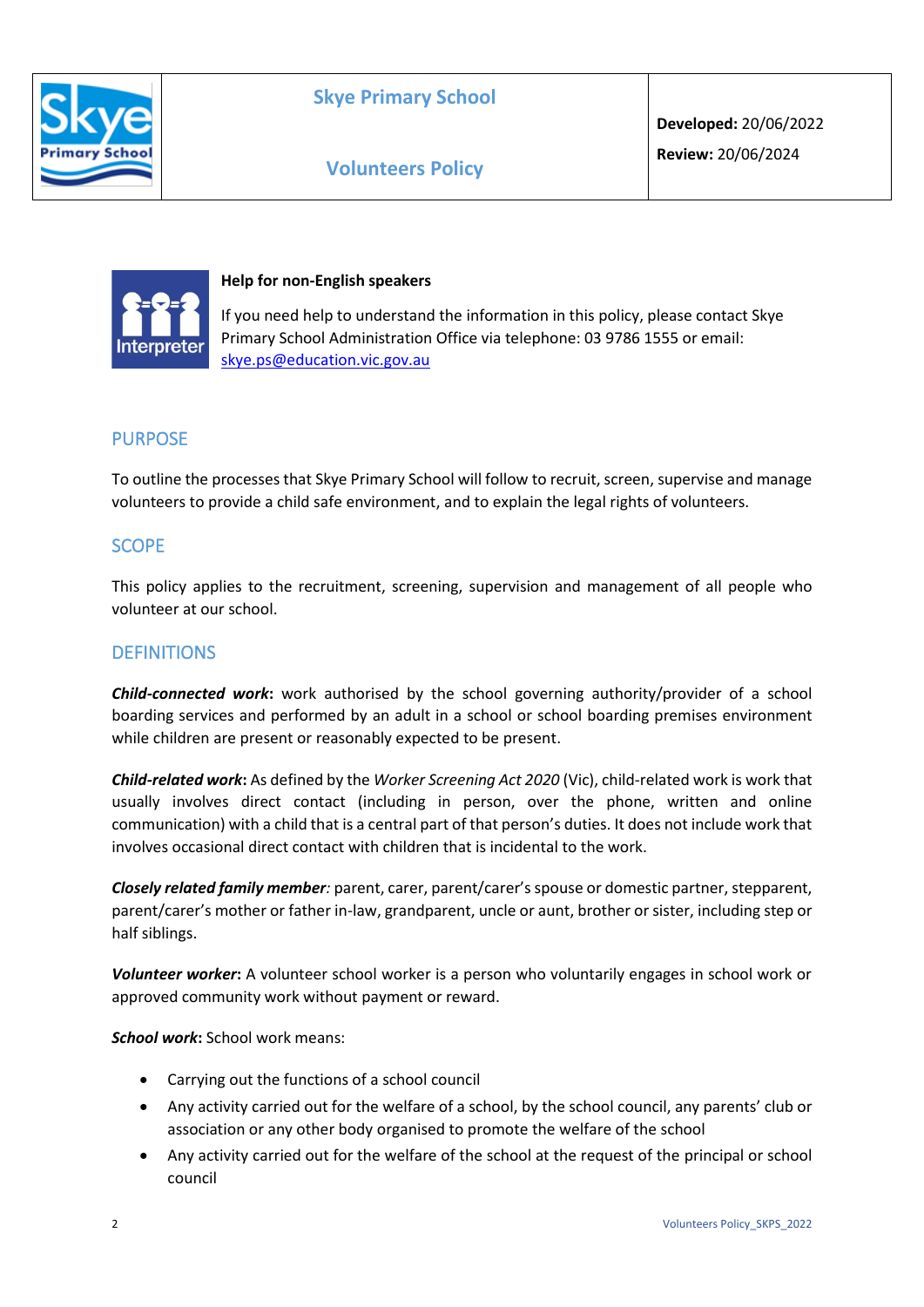- Providing assistance in the work of any school or kindergarten
- Attending meetings in relation to government schools convened by any organisation which receives government financial support

This is a broad definition and means that volunteers who participate in school community activities, such as fundraising and assisting with excursions, are legally protected (ie indemnified) from action by others in the event of an injury or accident whilst they are performing volunteer school work in good faith.

## **POLICY**

Skye Primary School is committed to implementing and following practices which protect the safety and wellbeing of children and our staff and volunteers. Skye Primary School values the contribution that volunteers provide to our school community and the work that they do.

The procedures set out below are designed to ensure that Skye Primary School's volunteers are suitable to work with children and are well-placed to make a positive contribution to our school community.

#### **Becoming a volunteer**

Members of our school community who would like to volunteer are encouraged to contact our administration office between the hours of 8.00am-4.00pm to speak with a member of the leadership team.

We will often ask for parent or family volunteers to assist with our Kitchen Garden program, fundraising events, whole school events, excursions, camps, in the classroom or working bees around the school grounds. If you or a member of your family are interested please speak with the administration office 03 9786 1555 or via email [skye.ps@education.vic.gov.au](mailto:skye.ps@education.vic.gov.au)

#### **COVID-19 vaccination information**

Our school follows Department of Education and Training policy with respect to the requirements relating to attendance on school sites and COVID-19 vaccinations.

For further information, refer to:

• COVID-19 Vaccinations – [Visitors and Volunteers on School Sites](https://www2.education.vic.gov.au/pal/covid-19-vaccinations-visitors-volunteers/policy)

#### **Suitability checks including Working with Children Clearances**

#### *Working with students*

Skye Primary School values the many volunteers that assist in our Kitchen Garden program, classrooms/with sports events/camps/excursions/school concerts/other events and programs. To ensure that we are meeting our legal obligations under the *Worker Screening Act* and the Child Safe Standards, Skye Primary School is required to undertake suitability checks which in most cases will involve asking for evidence of a Working with Children (WWC) Clearance. Additional suitability checks may also be required depending on the volunteer role, such as reference, proof of identity, qualification and work history involving children checks.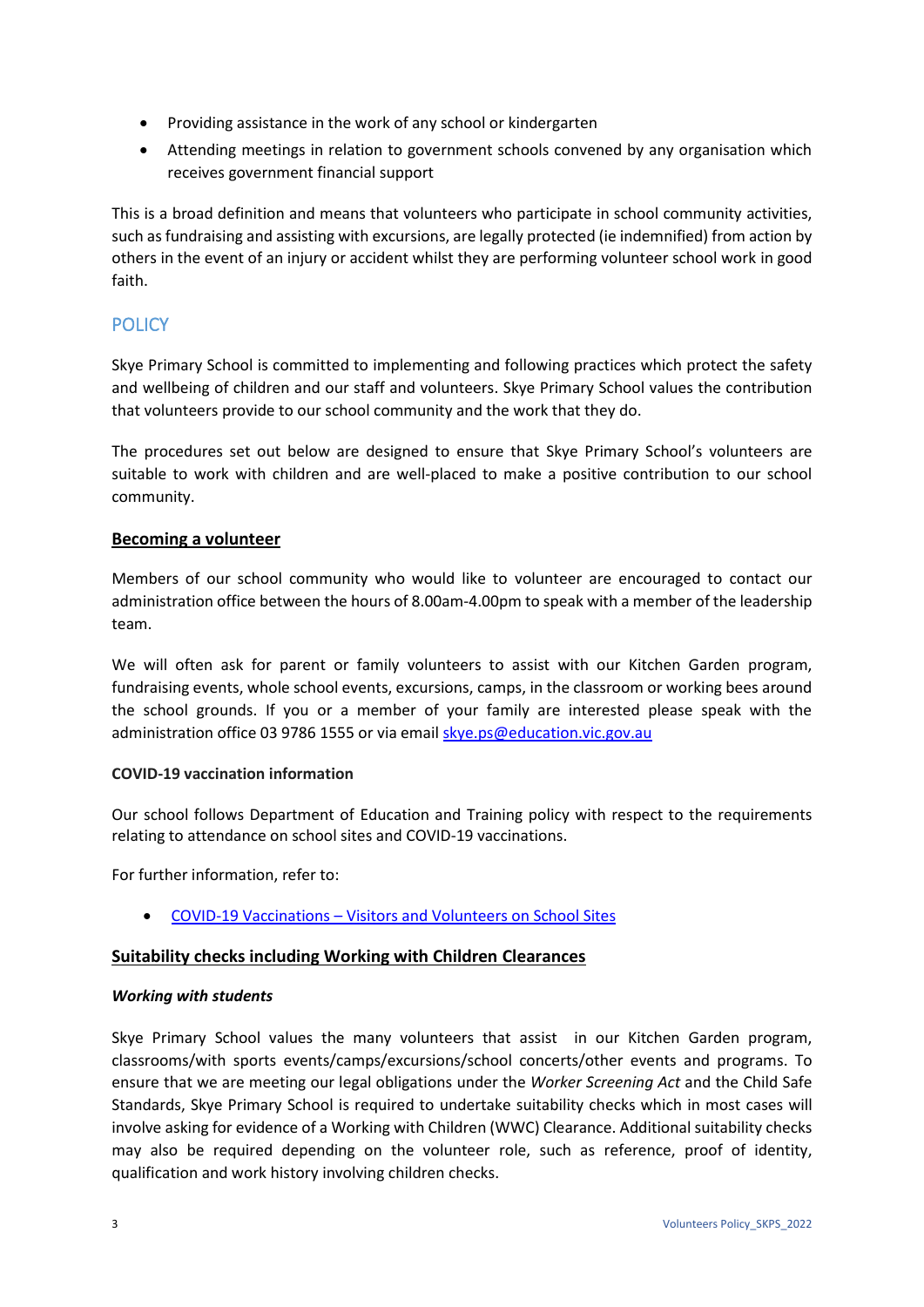Considering our legal obligations, and our commitment to ensuring that Skye Primary School is a child safe environment, we will require volunteers to obtain a WWC Clearance and produce their valid card to the administration office for verification in the following circumstances:

- **Volunteers who are not parent/family members** of any student at the school if they are engaged in child-related work regardless of whether they are being supervised (for example breakfast club volunteers)
- **Parent/family volunteers** who are assisting with any classroom or school activities involving direct contact with children in circumstances where the volunteer's child is **not** participating, or does not ordinarily participate in, the activity
- **Parent/family volunteers** who assist with excursions (including swimming), camps and similar events, regardless of whether their own child is participating or not
- **Parent/family volunteers** who regularly assist in school activities, regardless of whether their own child is participating or not
- **Parent/community School Council members** sitting on School Council with student School Council members, regardless of whether their own child is a student member or not.

In addition, depending on the nature of the volunteer work, our school may ask the volunteer to provide other suitability checks at its discretion (for example, references, work history involving children and/or qualifications). Proof of identity may also be required in some circumstances.

#### *Non child-related work*

On some occasions, parents and other members of the school community may volunteer to do work that is not child-related. For example, volunteering on the weekend for gardening, maintenance, working bees, parents, teachers and friends club coordination, school council, participating in subcommittees of school council, fete coordination, other fundraising groups that meet in the evenings during which children will not be, or would not reasonably be expected to be, present.

Volunteers for this type of work are not required to have WWC Clearances or other suitability checks as they are not engaged in child-related work and children are not generally present during these activities. However, Skye Primary School reserves the right to undertake suitability checks, including requiring proof of identity and WWC Clearance, at its discretion if considered necessary for any particular activities or circumstances.

School council members and volunteers on any sub-committee of School Council will be asked to provide evidence of a valid WWC Clearance. Whilst we acknowledge that these volunteers will not be engaging in child-related work as part of their role, even when there is a student sitting on the School Council, we believe that it is important that our volunteers who are involved in making important decisions about our school which will have an impact on students do have a valid WWC Clearance.

#### **Training and induction**

Under the Child Safe Standards volunteers must have an appropriate induction and training in child safety and wellbeing.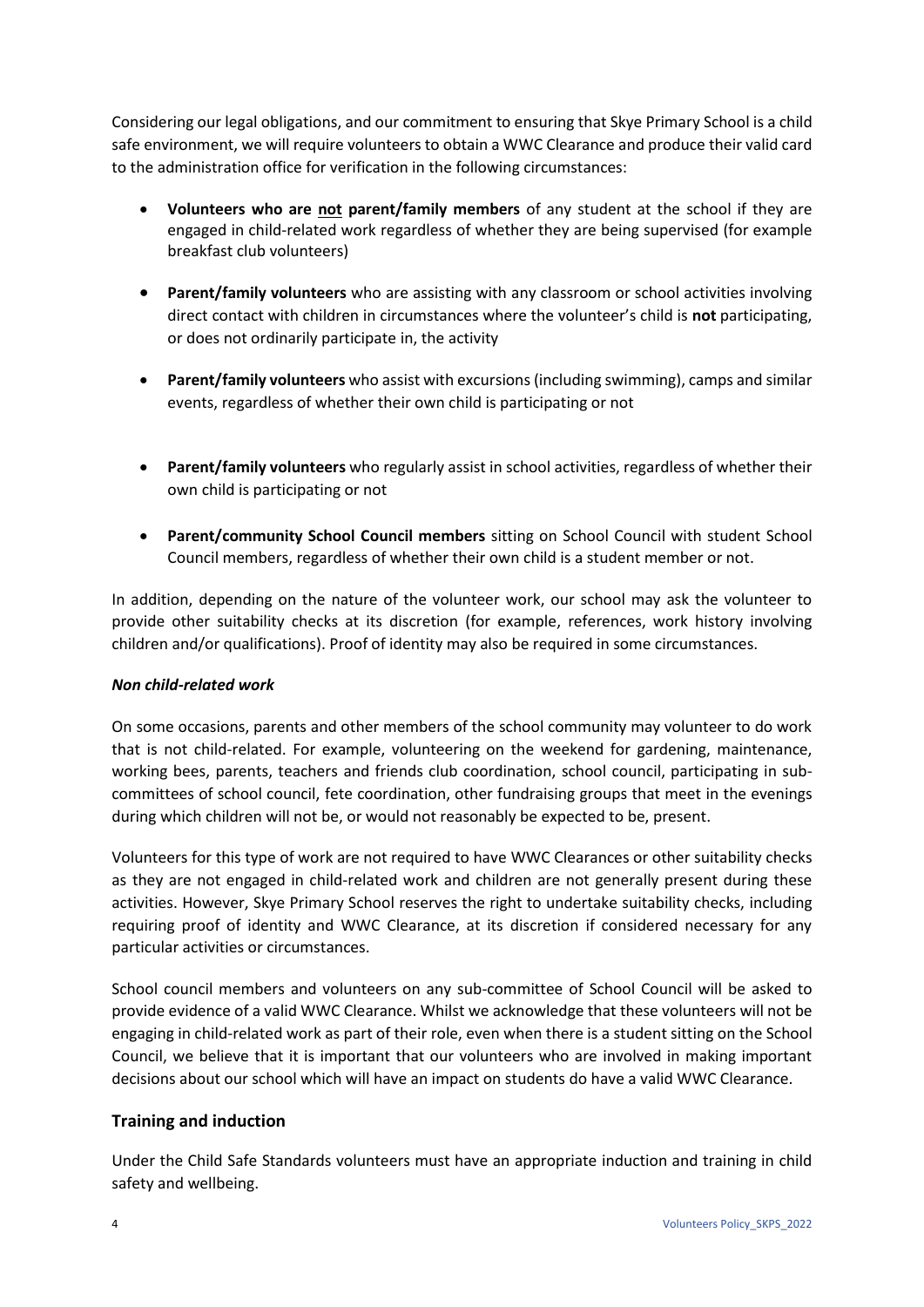To support us to maintain a child safe environment, before engaging in any work where children are present or reasonable likely to be present, volunteers must familiarise themselves with the policies, procedures and code of conduct referred to in our **Child Safety Induction Pack** and ensure the actions and requirements in these documents are followed when volunteering for our school.

Depending on the nature and responsibilities of their role, Skye Primary School may also require volunteers to complete additional child safety training.

#### **Management and supervision**

Volunteer workers will be expected to comply with any reasonable direction of the principal (or their nominee). This will include the requirement to follow our school's policies, including, but not limited to our Child Safety Policy, our Child Safety Code of Conduct and our Statement of Values and School Philosophy.

Volunteer workers will also be expected to act consistently with Department of Education and Training policies, to the extent that they apply to volunteer workers, including the Department's policies relating to [Equal Opportunity and Anti-Discrimination,](https://www2.education.vic.gov.au/pal/equal-opportunity/policy-and-guidelines) [Sexual Harassment](https://www2.education.vic.gov.au/pal/sexual-harassment/overview) and [Workplace](https://www2.education.vic.gov.au/pal/workplace-bullying/policy)  [Bullying.](https://www2.education.vic.gov.au/pal/workplace-bullying/policy)

The principal (or their nominee) will determine the level of school staff supervision required for volunteers, depending on the type of work being performed, and with a focus on ensuring the safety and wellbeing of students.

The principal has the discretion to make a decision about the ongoing suitability of a volunteer worker and may determine at any time whether or not a person is suitable to volunteer at Skye Primary School.

## **Privacy and information-sharing**

Volunteers must ensure that any student information they become aware of because of their volunteer work is managed sensitively and in accordance with the Schools' [Privacy Policy](https://www.education.vic.gov.au/Pages/schoolsprivacypolicy.aspx) and the Department's policy on [Privacy and Information Sharing.](https://www2.education.vic.gov.au/pal/privacy-information-sharing/policy)

Under these policies, student information can and should be shared with relevant school staff to:

- support the student's education, wellbeing and health;
- reduce the risk of reasonably foreseeable harm to the student, other students, staff or visitors;
- make reasonable adjustments to accommodate the student's disability; or
- provide a safe and secure workplace.

Volunteers must immediately report any child safety concerns that they become aware of to a member of staff to ensure appropriate action. There are some circumstances where volunteers may also be obliged to disclose information to authorities outside of the school such as to Victoria Police. For further information on child safety responding and reporting obligations refer to: *Child Safety Responding and Reporting Obligations Policy and Procedures.* 

#### **Records management**

While it is unlikely volunteers will be responsible for any school records during their volunteer work, any school records that volunteers are responsible for must be provided to Cherie Bradley –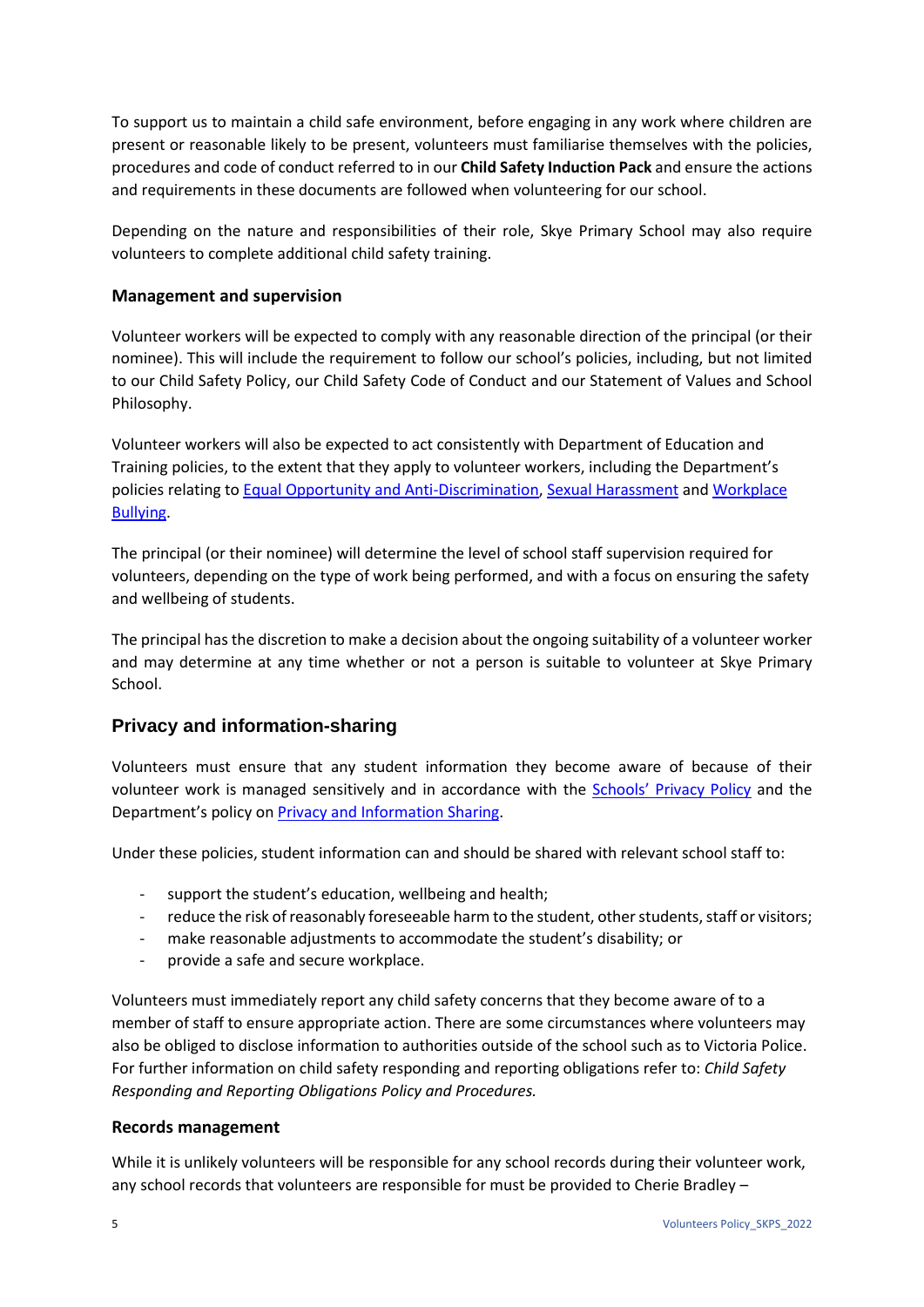Assistant Principal to ensure they are managed in accordance with the Department's policy[: Records](https://www2.education.vic.gov.au/pal/records-management/policy)  [Management](https://www2.education.vic.gov.au/pal/records-management/policy) – Schools.

#### **Compensation**

#### *Personal injury*

Volunteer workers are covered by the Department of Education and Training's Workers' Compensation Policy if they suffer personal injury in the course of engaging in school work.

#### *Property damage*

If a volunteer worker suffers damage to their property in the course of carrying out school work, the Minister (or delegate) may authorise such compensation as they consider reasonable in the circumstances. Claims of this nature should be directed to the principal who will direct them to the Department's Legal Division.

#### *Public liability insurance*

The Department of Education and Training's public liability insurance policy applies when a volunteer worker engaged in school work is legally liable for:

- a claim for bodily injury to a third party
- damage to or the destruction of a third party's property.

#### **COMMUNICATION**

This policy will be communicated to our school community in the following ways:

- available publicly on our school's website
- included in induction processes for relevant staff
- included as a link in all invitations to prospective volunteers
- included in our staff handbook/manual
- discussed in an annual staff briefing/meeting
- made available in hard copy from school administration upon request.

## RELATED POLICIES AND RESOURCES

- Skye Primary School policies and resources relevant to this policy include:
- Statement of Values and School Philosophy
- Visitors Policy
- Child Safety Policy
- Child Safety Code of Conduct
- Child Safety Responding and Reporting Obligations Policy and Procedures
- Inclusion and Diversity Policy
- Skye Primary School's Child Safety Induction Pack